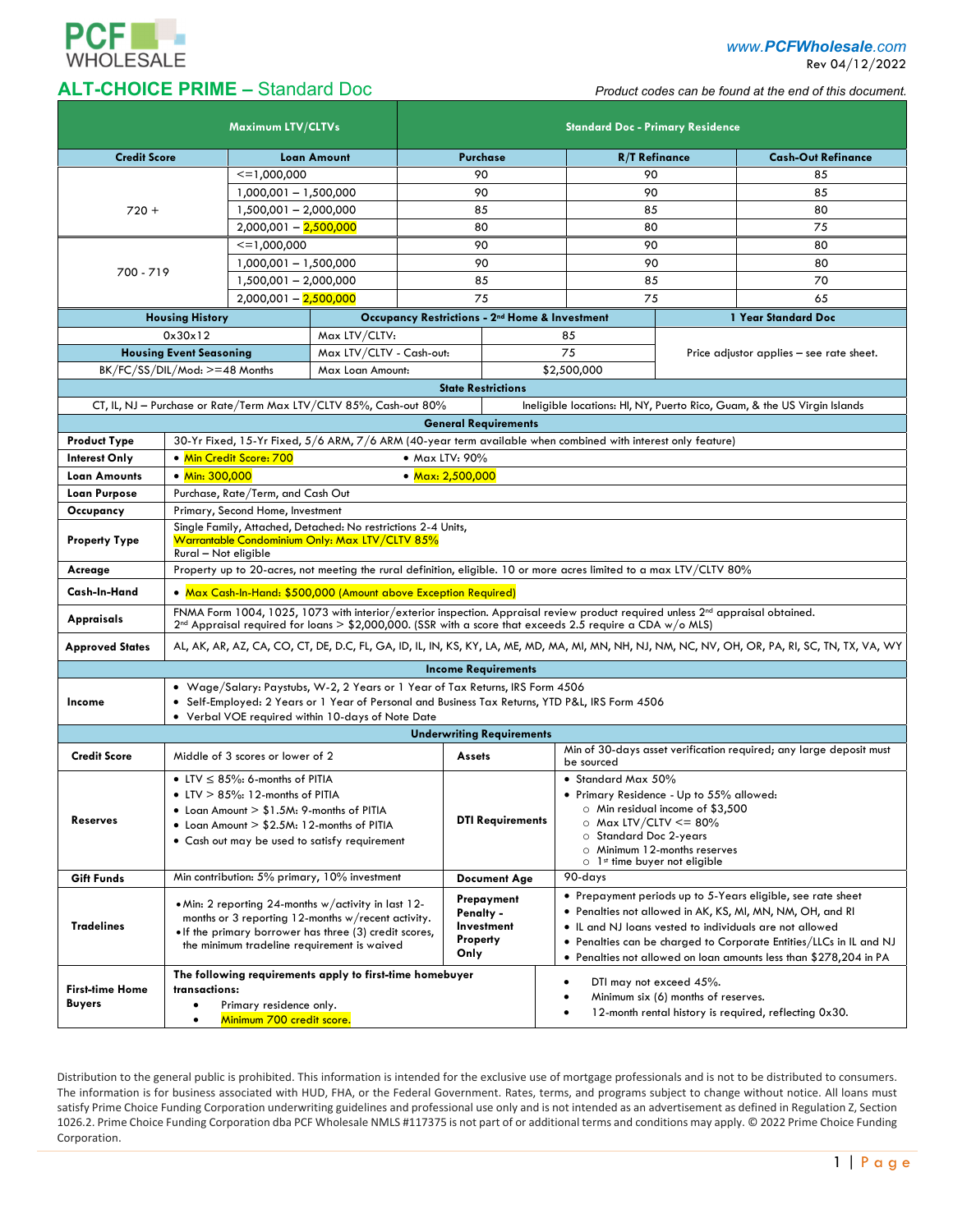

## **ALT-CHOICE PRIME –** Alt Doc *Product codes can be found at the end of this document.*

| <b>Maximum LTV/CLTVs</b>                                                                                                                                                                               |                                                                                                                                                 |                                                                                                                              | <b>Bank Statements, 1099 &amp; Asset Utilization - Primary Residence</b> |                                                                                                           |                                                 |                                    |                                         |                           |  |  |
|--------------------------------------------------------------------------------------------------------------------------------------------------------------------------------------------------------|-------------------------------------------------------------------------------------------------------------------------------------------------|------------------------------------------------------------------------------------------------------------------------------|--------------------------------------------------------------------------|-----------------------------------------------------------------------------------------------------------|-------------------------------------------------|------------------------------------|-----------------------------------------|---------------------------|--|--|
| <b>Credit Score</b>                                                                                                                                                                                    |                                                                                                                                                 | Loan Amount                                                                                                                  |                                                                          | Purchase                                                                                                  |                                                 | <b>R/T Refinance</b>               |                                         | <b>Cash-Out Refinance</b> |  |  |
|                                                                                                                                                                                                        |                                                                                                                                                 | $\le$ = 1.000.000                                                                                                            |                                                                          | 90                                                                                                        |                                                 |                                    | 90                                      | 85                        |  |  |
|                                                                                                                                                                                                        |                                                                                                                                                 | 1,000,001 - 1,500,000                                                                                                        |                                                                          | 90                                                                                                        |                                                 |                                    | 90                                      | 85                        |  |  |
| $720 +$                                                                                                                                                                                                |                                                                                                                                                 | 1,500,001 - 2,000,000                                                                                                        |                                                                          | 85                                                                                                        |                                                 | 85                                 |                                         | 80                        |  |  |
|                                                                                                                                                                                                        |                                                                                                                                                 | $2,000,001 - 2,500,000$                                                                                                      |                                                                          | 80                                                                                                        |                                                 | 80                                 |                                         | 75                        |  |  |
|                                                                                                                                                                                                        |                                                                                                                                                 | $\le$ = 1,000,000                                                                                                            |                                                                          | 90                                                                                                        |                                                 |                                    | 90                                      | 80                        |  |  |
| 700 - 719                                                                                                                                                                                              |                                                                                                                                                 | 1,000,001 - 1,500,000                                                                                                        |                                                                          | 90                                                                                                        |                                                 | 90                                 |                                         | 80                        |  |  |
|                                                                                                                                                                                                        |                                                                                                                                                 | 1,500,001 - 2,000,000                                                                                                        |                                                                          | 85                                                                                                        |                                                 | 85                                 |                                         | 70                        |  |  |
|                                                                                                                                                                                                        |                                                                                                                                                 | $2,000,001 - 2,500,000$                                                                                                      |                                                                          | 75                                                                                                        |                                                 | 75                                 |                                         | 65                        |  |  |
| <b>Housing History</b>                                                                                                                                                                                 |                                                                                                                                                 |                                                                                                                              | Occupancy Restrictions - 2 <sup>nd</sup> Home & Investment               |                                                                                                           |                                                 |                                    | 12 Mo Bank Statement, 1 Year 1099, &    |                           |  |  |
|                                                                                                                                                                                                        | 0x30x12                                                                                                                                         |                                                                                                                              | Max LTV/CLTV:                                                            |                                                                                                           | 80                                              |                                    | <b>Asset Utilization</b>                |                           |  |  |
| <b>Housing Event Seasoning</b>                                                                                                                                                                         |                                                                                                                                                 |                                                                                                                              | Max LTV/CLTV - Cash-out:                                                 |                                                                                                           |                                                 | 75                                 | Price adjustor applies - see rate sheet |                           |  |  |
|                                                                                                                                                                                                        | BK/FC/SS/DIL/Mod: >=48 Months                                                                                                                   |                                                                                                                              | Max Loan Amount:                                                         |                                                                                                           |                                                 | \$2,500,000                        |                                         |                           |  |  |
| <b>State</b>                                                                                                                                                                                           | CT, IL, NJ: Purchase or Rate/Term 85%, Cash-out 80%                                                                                             |                                                                                                                              |                                                                          |                                                                                                           | Written Verification of Employment and P&L Only |                                    |                                         |                           |  |  |
| <b>Restrictions</b>                                                                                                                                                                                    |                                                                                                                                                 | HI, NY, Puerto Rico, Guam, & the US Virgin Islands not eligible<br>Max LTV 80% Purchase, Max LTV 70% refinance               |                                                                          |                                                                                                           |                                                 |                                    |                                         |                           |  |  |
|                                                                                                                                                                                                        |                                                                                                                                                 |                                                                                                                              |                                                                          | <b>General Requirements</b>                                                                               |                                                 |                                    |                                         |                           |  |  |
| <b>Product Type</b>                                                                                                                                                                                    | 30-Yr Fixed, 15-Yr Fixed 5/6 ARM, 7/6 ARM (40-year term available when combined with interest only feature)                                     |                                                                                                                              |                                                                          |                                                                                                           |                                                 |                                    |                                         |                           |  |  |
| <b>Interest Only</b>                                                                                                                                                                                   | • Min Credit Score: 700<br>• Max LTV: 90%                                                                                                       |                                                                                                                              |                                                                          |                                                                                                           |                                                 |                                    |                                         |                           |  |  |
| Loan Amounts                                                                                                                                                                                           | • Min: $300.000$<br>• Max: 2,500,000                                                                                                            |                                                                                                                              |                                                                          |                                                                                                           |                                                 |                                    |                                         |                           |  |  |
| <b>Loan Purpose</b>                                                                                                                                                                                    | Purchase, Rate/Term, and Cash Out                                                                                                               |                                                                                                                              |                                                                          |                                                                                                           |                                                 |                                    |                                         |                           |  |  |
| Occupancy                                                                                                                                                                                              | Primary, Second Home, Investment                                                                                                                |                                                                                                                              |                                                                          |                                                                                                           |                                                 |                                    |                                         |                           |  |  |
| <b>Property Type</b>                                                                                                                                                                                   | Single Family, Attached, Detached: No restrictions2-4 Units,<br>Warrantable Condominium Only: Max LTV/CLTV 85%                                  |                                                                                                                              |                                                                          |                                                                                                           |                                                 |                                    |                                         |                           |  |  |
|                                                                                                                                                                                                        | Rural: Not eligible                                                                                                                             |                                                                                                                              |                                                                          |                                                                                                           |                                                 |                                    |                                         |                           |  |  |
| Acreage                                                                                                                                                                                                | Property up to 20-acres, not meeting the rural definition, eligible. 10 or more acres limited to a max LTV/CLTV 80%                             |                                                                                                                              |                                                                          |                                                                                                           |                                                 |                                    |                                         |                           |  |  |
| Cash-In-Hand                                                                                                                                                                                           | • Max Cash-In-Hand: \$500,000 (Exception Required for an amount in excess)                                                                      |                                                                                                                              |                                                                          |                                                                                                           |                                                 |                                    |                                         |                           |  |  |
| FNMA Form 1004, 1025, 1073 with interior/exterior inspection. Appraisal review product required unless 2nd appraisal obtained.<br><b>Appraisals</b>                                                    |                                                                                                                                                 |                                                                                                                              |                                                                          |                                                                                                           |                                                 |                                    |                                         |                           |  |  |
|                                                                                                                                                                                                        | 2nd Appraisal required for loans $> $2,000,000$ .                                                                                               |                                                                                                                              |                                                                          |                                                                                                           |                                                 |                                    |                                         |                           |  |  |
| <b>Approved States</b>                                                                                                                                                                                 | AL, AK, AR, AZ, CA, CO, CT, DE, D.C, FL, GA, ID, IL, IN, KS, KY, LA, ME, MD, MA, MI, MN, NH, NJ, NM, NC, NV, OH, OR, PA, RI, SC, TN, TX, VA, WY |                                                                                                                              |                                                                          |                                                                                                           |                                                 |                                    |                                         |                           |  |  |
|                                                                                                                                                                                                        |                                                                                                                                                 |                                                                                                                              |                                                                          | <b>Income Requirements</b>                                                                                |                                                 |                                    |                                         |                           |  |  |
|                                                                                                                                                                                                        | • 24 or 12-months of Personal and 2-months of business bank statements.                                                                         |                                                                                                                              |                                                                          |                                                                                                           |                                                 |                                    |                                         |                           |  |  |
| <b>Personal Bank</b><br>• Qualifying income is determined by the total eligible deposits from the 24 or 12-months of personal statements divided by the number of<br><b>Statements:</b><br>statements. |                                                                                                                                                 |                                                                                                                              |                                                                          |                                                                                                           |                                                 |                                    |                                         |                           |  |  |
|                                                                                                                                                                                                        | • The business bank statements must reflect business activity and transfers to the personal account.                                            |                                                                                                                              |                                                                          |                                                                                                           |                                                 |                                    |                                         |                           |  |  |
|                                                                                                                                                                                                        | • 24 or 12-months of business bank statements. Qualifying income is determined by one of the following analysis methods:                        |                                                                                                                              |                                                                          |                                                                                                           |                                                 |                                    |                                         |                           |  |  |
| <b>Business Bank</b>                                                                                                                                                                                   | o Fixed Expense Ratio (50%) industry eligibility based upon the completion of the Business Narrative Form in the Seller Guide.                  |                                                                                                                              |                                                                          |                                                                                                           |                                                 |                                    |                                         |                           |  |  |
| Statements:                                                                                                                                                                                            | $\circ$<br>$\circ$                                                                                                                              | Expense ratio provided by a 3rd party (CPA or EA) min ratio of 10%<br>3rd party prepared Profit & Loss Statement (CPA or EA) |                                                                          |                                                                                                           |                                                 |                                    |                                         |                           |  |  |
| <b>Profit &amp; Loss</b>                                                                                                                                                                               |                                                                                                                                                 |                                                                                                                              |                                                                          | • 24 or 12-month CPA/EA prepared Profit & Loss Statement Only                                             |                                                 |                                    |                                         |                           |  |  |
| <b>Statement Only</b>                                                                                                                                                                                  |                                                                                                                                                 |                                                                                                                              |                                                                          | • CPA/EA/CTEC must attest they have prepared the borrower's most                                          |                                                 | See LTV Restrictions Listed Above. |                                         |                           |  |  |
| Written                                                                                                                                                                                                | recent tax return                                                                                                                               |                                                                                                                              |                                                                          |                                                                                                           |                                                 |                                    |                                         |                           |  |  |
| Verification of                                                                                                                                                                                        |                                                                                                                                                 | • FNMA Form 1005                                                                                                             |                                                                          |                                                                                                           |                                                 |                                    |                                         |                           |  |  |
| <b>Employment</b>                                                                                                                                                                                      | Two (2) most recent months of personal bank statements reflecting deposit(s) from employer on each of the statements                            |                                                                                                                              |                                                                          |                                                                                                           |                                                 |                                    |                                         |                           |  |  |
| <b>IRS Form 1099</b>                                                                                                                                                                                   | • 2-Years or 1-Year 1099<br>• Fixed Expense Ratio of 10%<br>• YTD Documentation to support continued<br>receipt of income from same source      |                                                                                                                              |                                                                          |                                                                                                           |                                                 |                                    |                                         |                           |  |  |
| <b>Asset Utilization</b>                                                                                                                                                                               |                                                                                                                                                 |                                                                                                                              |                                                                          | Eligible assets divided by 120 to determine a monthly income stream (Exception required to use 84 Months) |                                                 |                                    |                                         |                           |  |  |

Distribution to the general public is prohibited. This information is intended for the exclusive use of mortgage professionals and is not to be distributed to consumers. The information is for business associated with HUD, FHA, or the Federal Government. Rates, terms, and programs subject to change without notice. All loans must satisfy Prime Choice Funding Corporation underwriting guidelines and professional use only and is not intended as an advertisement as defined in Regulation Z, Section 1026.2. Prime Choice Funding Corporation dba PCF Wholesale NMLS #117375 is not part of or additional terms and conditions may apply. © 2022 Prime Choice Funding Corporation.